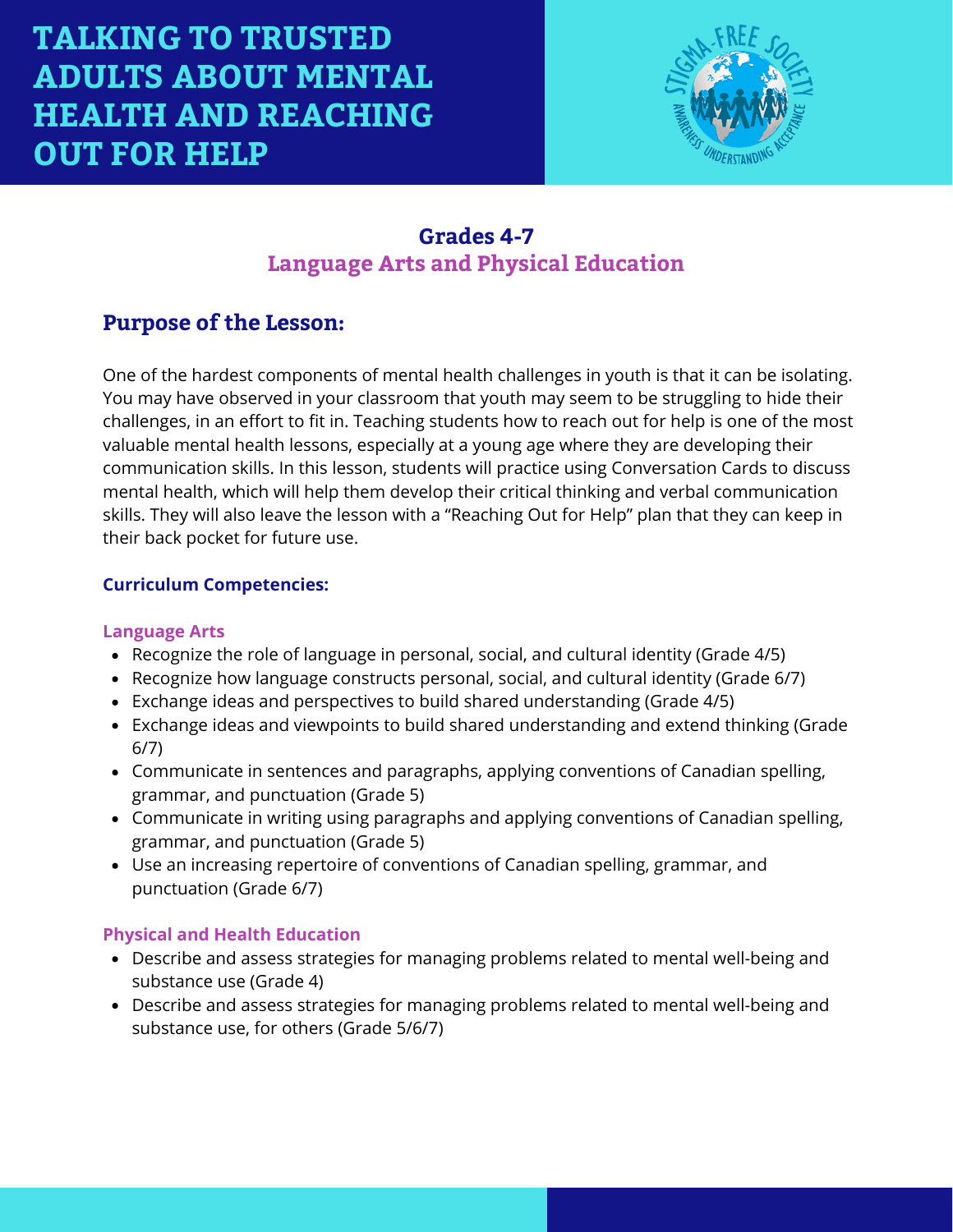

# **First Peoples Principles of Learning:**

- Learning requires exploration of one's identity
- Learning involves generational roles and responsibilities

### **Video**

#### **Grades 4/5: [Talking](https://www.youtube.com/watch?v=nCrjevx3-Js&feature=youtu.be) Mental Health**

#### **Guiding Questions:**

- *What are some signs that your mental health is struggling?*
- *How do you know when it is time to reach out for help?*
- *What is mental health?*
- *Why is mental health just as important as physical health?*
- *How can you listen to others when they need to talk about mental health?*
- *What are some examples of feelings that you can use to describe your mood?*
- *What can you do if your feelings are bothering you?*

#### **Grades 6/7: We All Have [Mental](https://www.youtube.com/watch?v=DxIDKZHW3-E&t=26s) Health**

#### **Guiding Questions:**

- Have you ever felt the way that the character feels in the video?
- What did you learn about mental health?
- What are the four components of mental health mentioned in the video? (Answer: feelings, emotions, thinking and mood.)
- What does good mental health mean?
- Can we still experience negative feelings if we have good mental health?
- How can we let our friends know we are there to talk if they need to?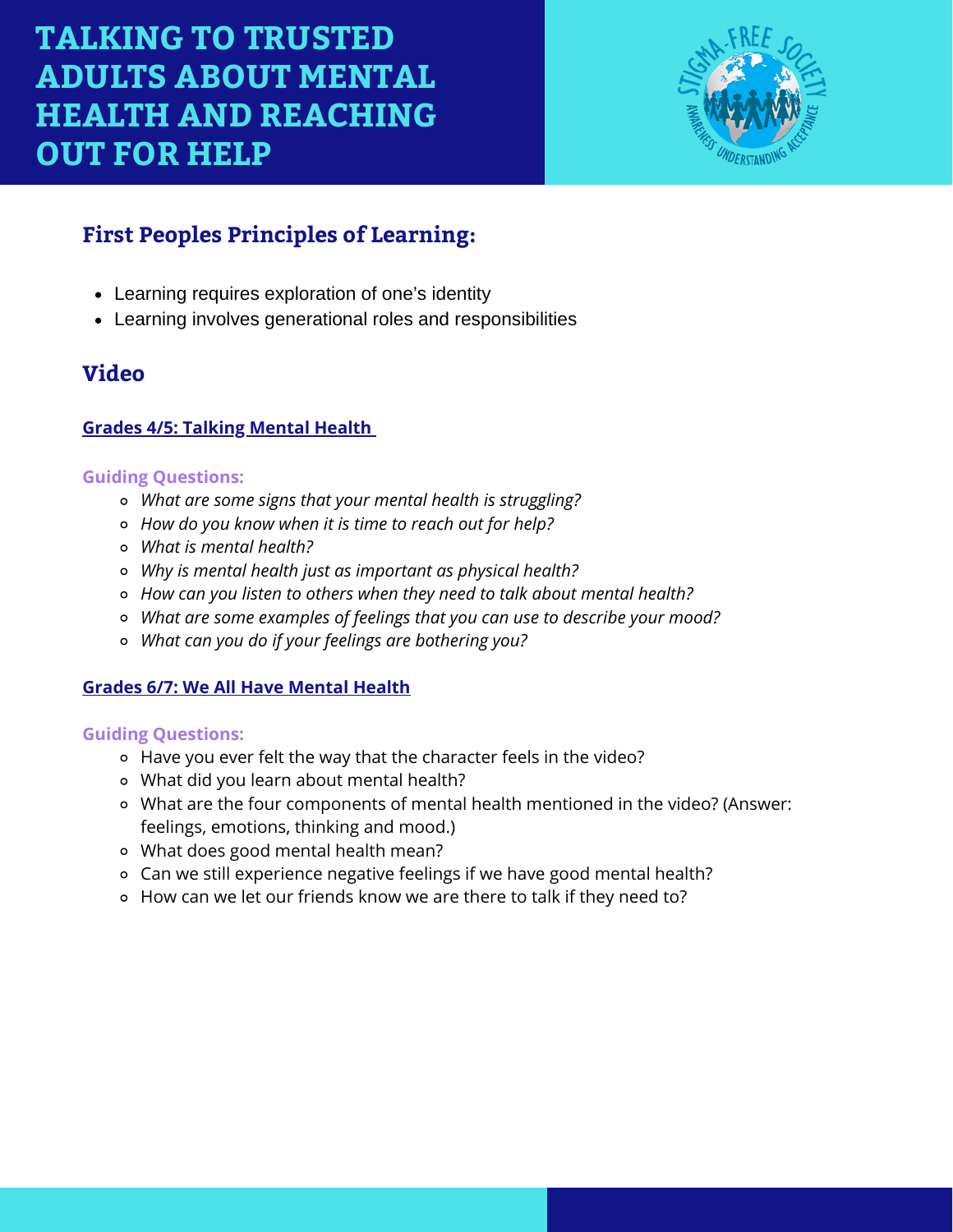

# **Step-by-Step Lesson Plan**

**Preparation:** Print the question cut-outs below and the Conversation Card Worksheet.

**1) To introduce this lesson to students**, start by watching the video about "Talking Mental Health" for Grades 4/5, (watch it **[HERE](https://youtu.be/nCrjevx3-Js)**) and the video "We All Have Mental Health" for Grades 6/7 (watch it **[HERE](https://www.youtube.com/watch?v=DxIDKZHW3-E&t=26s)**).

**2) Pause the video and use the Guiding Questions to spark discussion.**

**3) Once students have been introduced to the topic of the lesson,** move on to the next activity. Divide your students into groups of 3 or 4, depending on the size of your class. Each group will be assigned 3 questions from our Conversation Cards. Find them **[HERE](https://studentmentalhealthtoolkit.com/teens-corner/teens-activities/)** at the bottom of the page. (The questions are also available below to print, cut up, and hand to students.)

**4) Follow-up Activity 1:** Using the worksheet attached below titled "Conversation Card Worksheet," students will first try to answer the questions assigned to them on their own, then together as a group. They will write down their answers in complete sentences. Then, go through the assigned conversation cards with each group so they can read the provided answer and write it down. At the end of the activity, students will discuss and reflect on what they have learned.

**5) Get students to choose a volunteer who will share** what their group has learned in the activity. They share their answers with the class.

**6) Follow-up Activity 2:** Now that students have learned more about mental health and stigma, they should hopefully feel more comfortable talking about their own mental health. The next part of this lesson helps students make a plan for who they will reach out to when they need help, what are some signs they should reach out, and what type of conversation starters they may use with their trusted adults. Find the worksheet titled "My Reaching Out for Help Plan" attached below.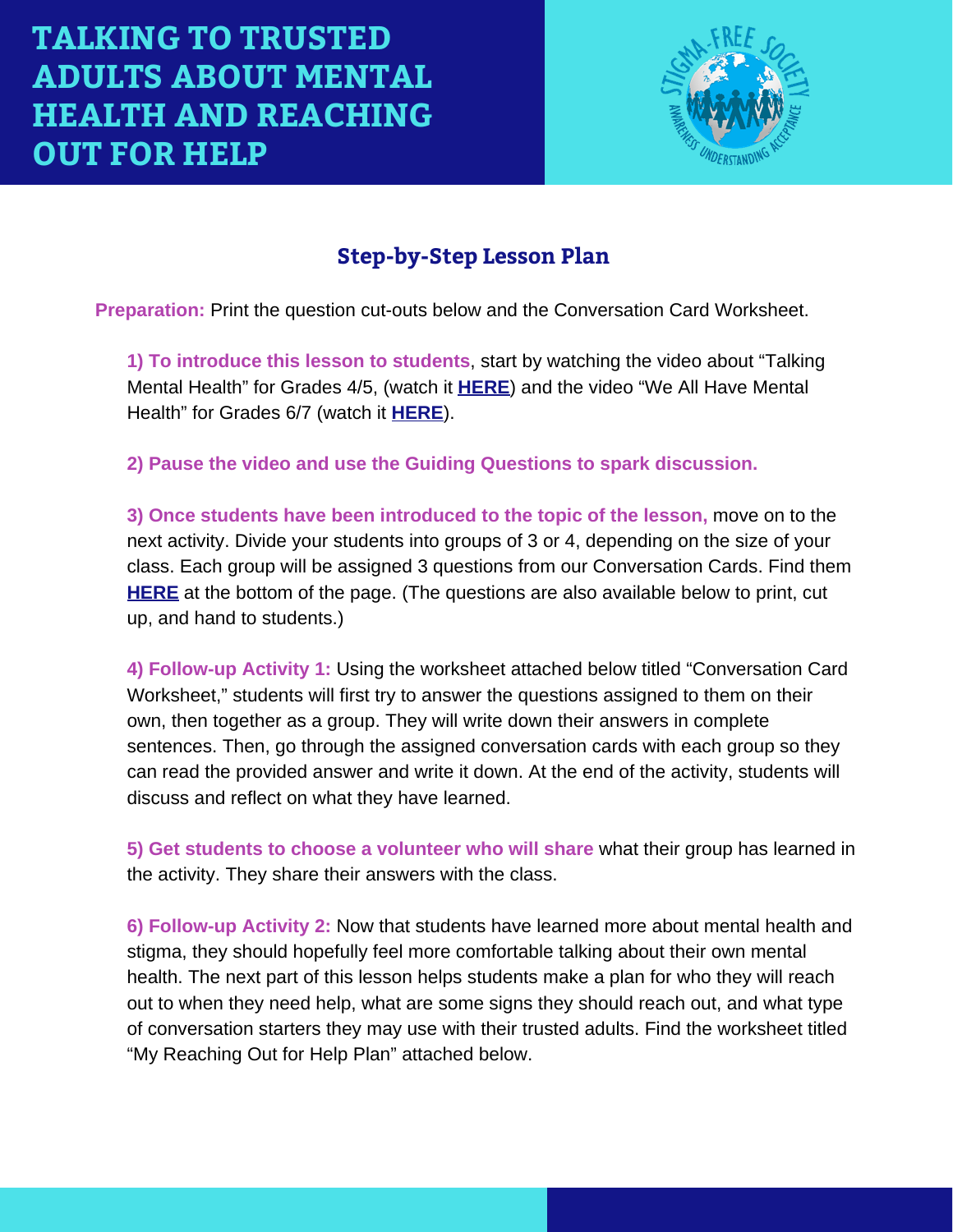

**7) Lesson Closure:** Emphasize to students that everyone has mental health, and that it is OK to talk about it. Just like they may need extra support if they broke their arm, sometimes they may also need help with their mental health. It may also be helpful to remind them that if they don't want to talk to someone at home, they can also talk to one of their teachers or school counsellors.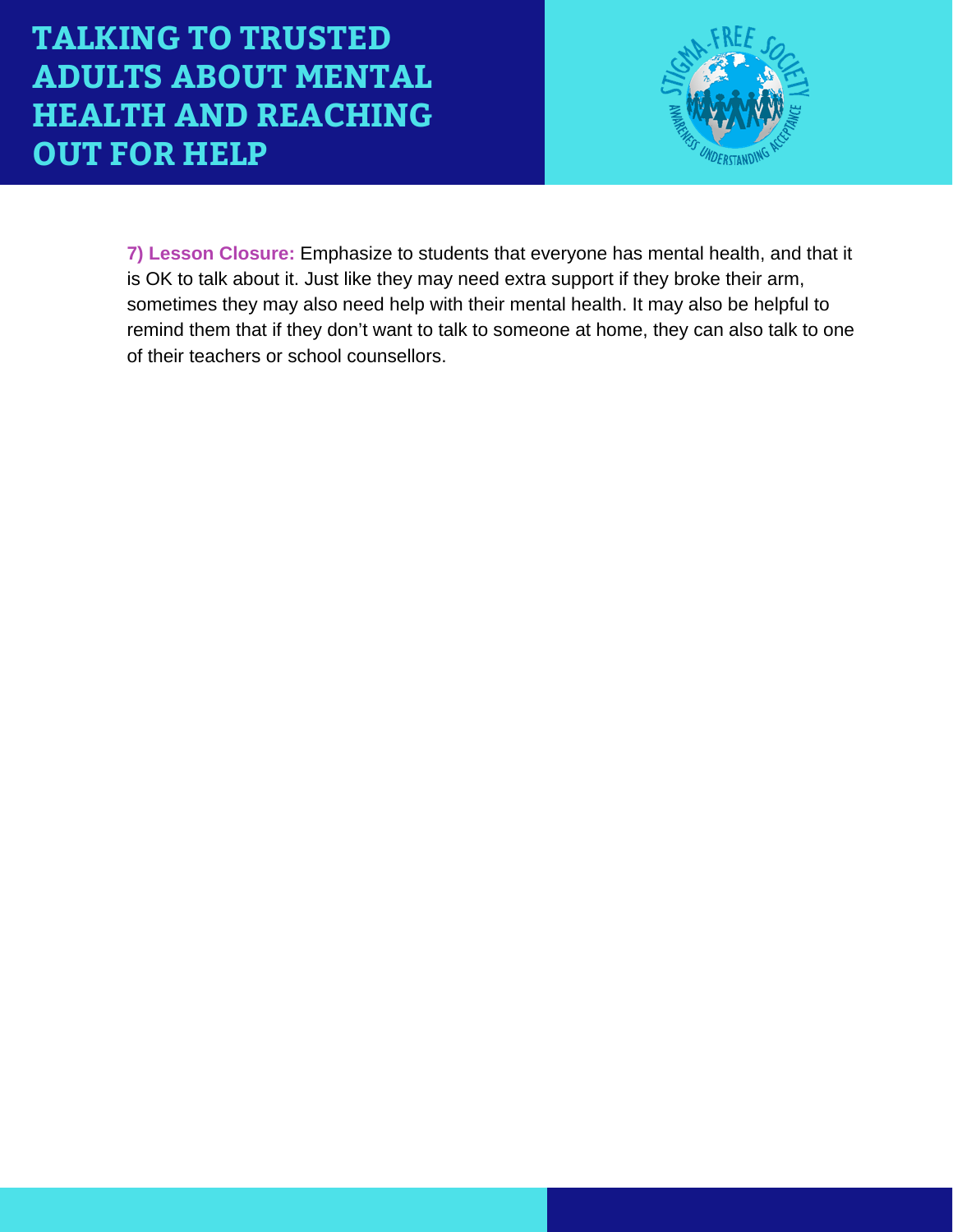

### **Step-by-Step Lesson Plan**

**7) Follow-up Activity:** Students will interpret and communicate ideas using symbols and elements to express meaning through the arts, as indicated in the Arts Education curriculum. Each student will need a canvas and acrylic paint. Get them to paint an abstract piece that represents inclusion. Allow them to have creative freedom and do not give too many instructions.

**8) Lesson Closure:** When students are done, hang their artwork up at school to celebrate and spread awareness about the importance of inclusion. Check in with students throughout the next week about what they learned in this lesson. When you notice a student being excluded, you can now refer to this lesson! This is a good foundation to open up further discussion about racism, sexism, homophobia, and other social justice issues. Most likely they have already been exposed to this type of exclusion or discrimination, whether it be at school or on TV. Understanding the effects that exclusion can have on someone's mental health will allow students to reflect more on their actions, and be more inclusive and accepting.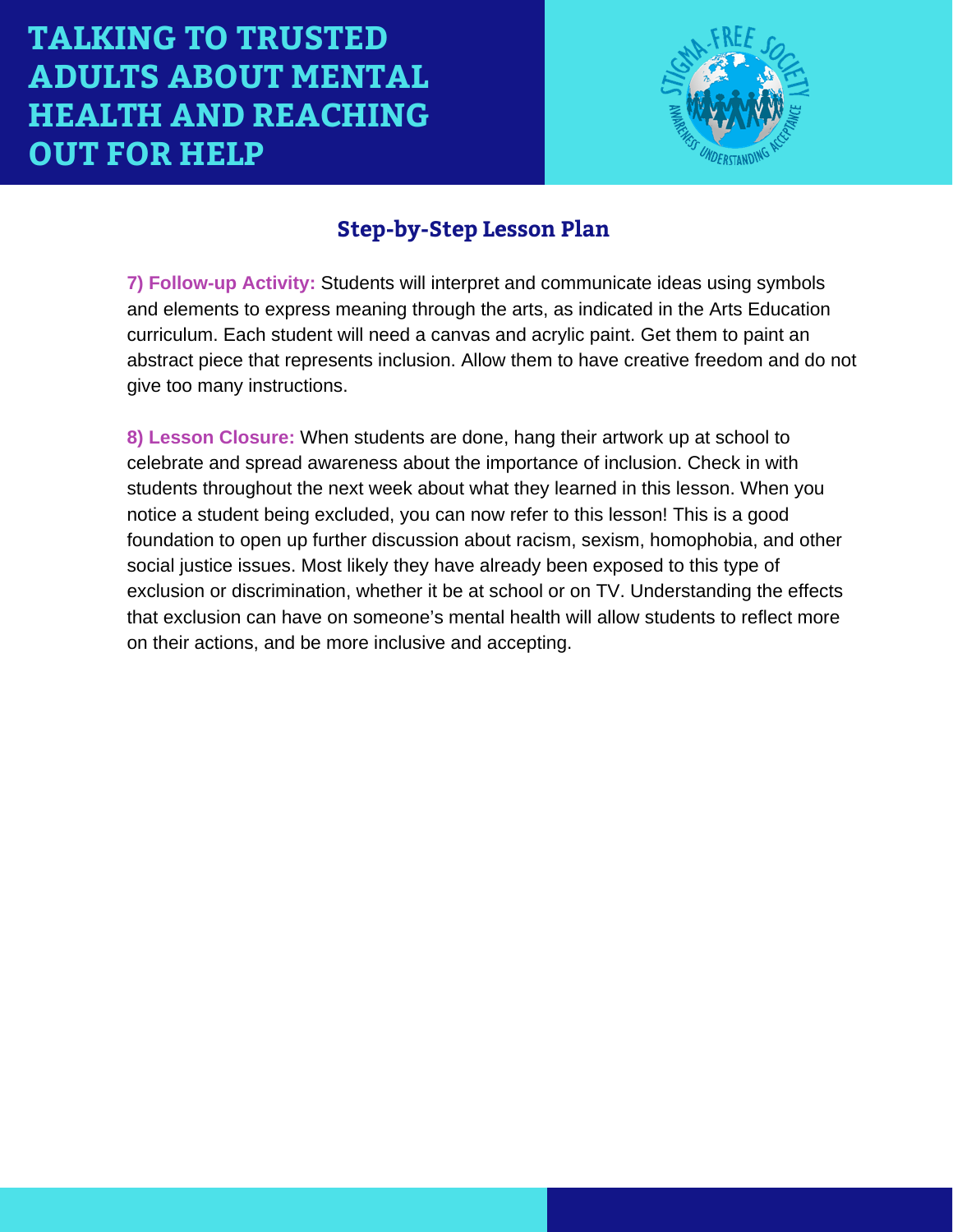

# **Printable Conversation Cards Questions**

- 1. What is mental health?
- 2 What is mental illness?
- 1. What is stigma? (Hint: judgment, assumption)
- 2. What is self-stigma?
- 1. How can stigma be harmful?
- 2. How can you help eliminate stigma in school?

(Stigma is when we make negative assumptions about a person, situation or quality based on what makes them different.)

- 1. Is addiction a mental illness? Explain why or why not.
- 2. How can you help a friend with mental illness?
- 1. What is depression?
- 2. What is anxiety?
- 1. Why is it important we talk about mental health?
- 2. Which is more important, mental health or physical health?
- 1. What does inclusion mean?
- 2. Why is inclusion important?
- 1. What do you do when you see one of your peers being bullied?
- 2. You know, I'm just a kid. How can my voice make a difference in fighting stigma?

(Stigma is when we make negative assumptions about a person, situation or quality based on what makes them different.)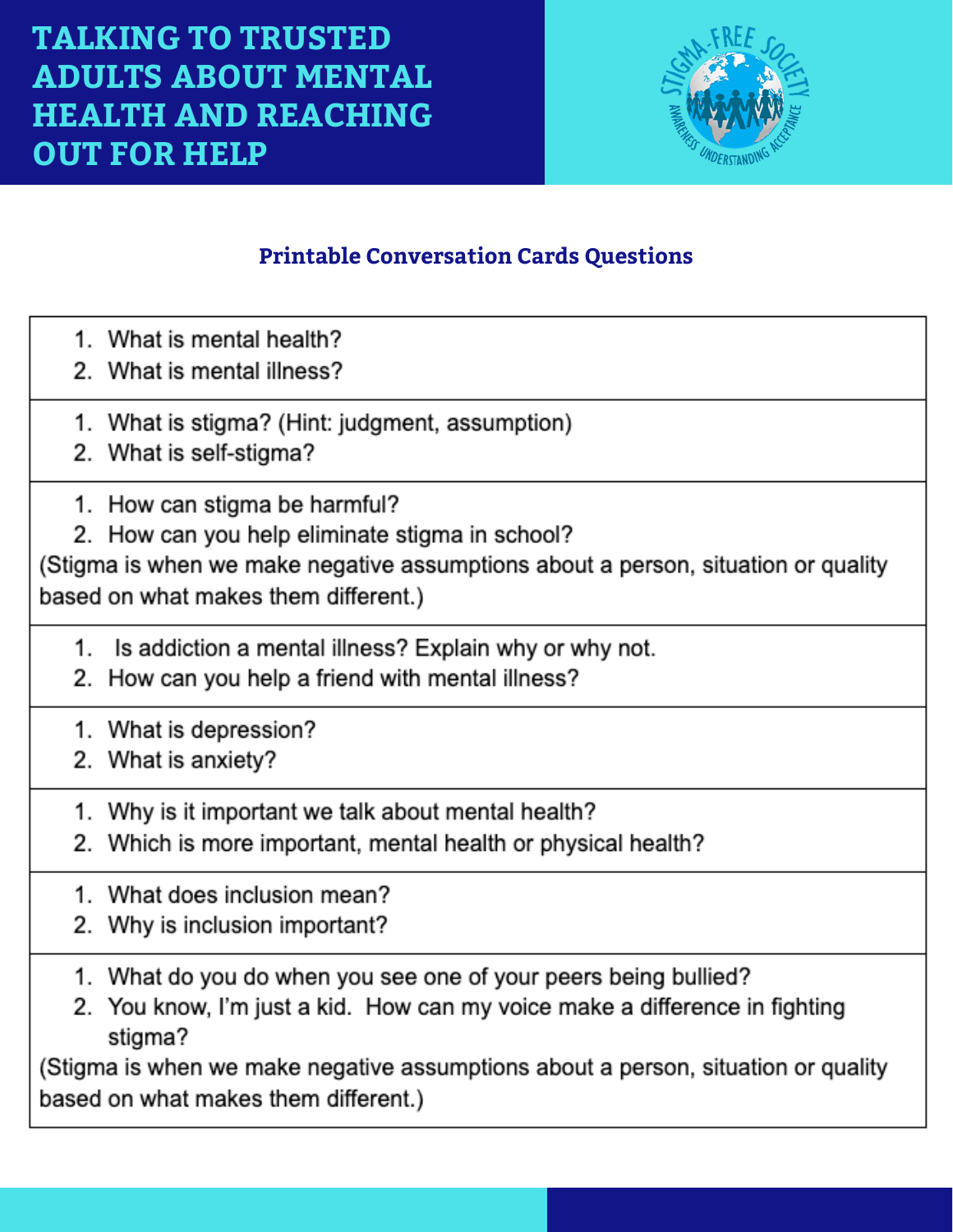

## **Conversation Card Worksheet**

Talking about mental health is very important. The more we talk about it, the more we learn. Use the Conversation Cards available on the (Resources for Parents, Guardians and Caregivers) page to complete the following activity. Your teacher will assign you 3 questions. First, as a group, write down what you think the answer is. Then, write down the actual answer. Finally, reflect on what you have learned from this activity.

#### Question 1

Question:

Your Answer:

Answer on the Conversation Card:

Question 2:

Question:

Your Answer:

Answer on the Conversation Card: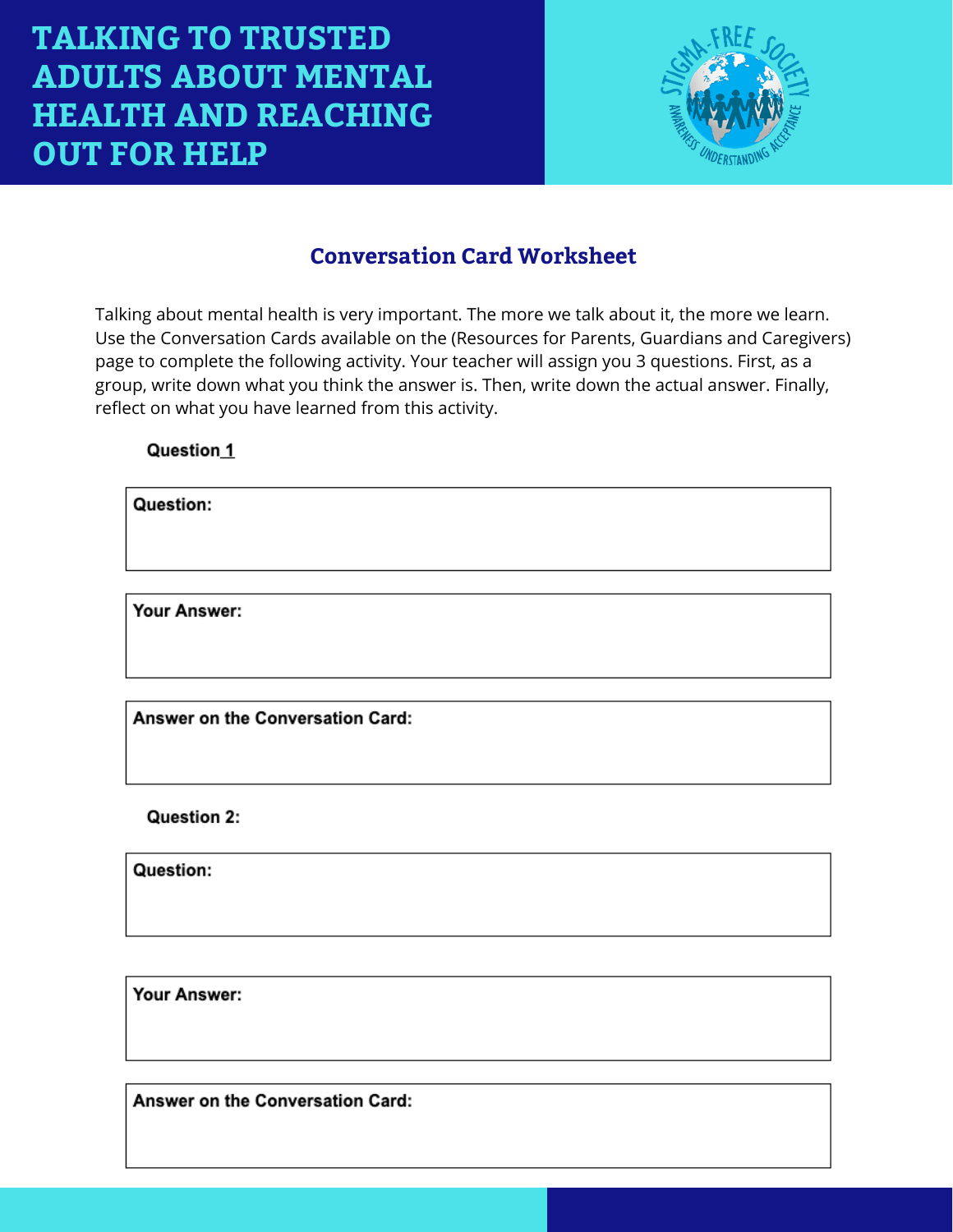

# **Conversation Card Worksheet**

What did you learn from this activity? Answer this question in 2-5 sentences.

#### **My Reaching Out for Help Plan:**

| Who will you reach out to when you need help? (Ex. Mom/Dad, Grandpa,<br>Aunt) |
|-------------------------------------------------------------------------------|
| 1)<br>2)<br>3)                                                                |

| What are some signs that you may need extra support? When can you tell your<br>mental health is struggling? (These will be unique to you!) |
|--------------------------------------------------------------------------------------------------------------------------------------------|
| 1)                                                                                                                                         |
| 2)                                                                                                                                         |
| 3)                                                                                                                                         |
| 4)                                                                                                                                         |
| 5)                                                                                                                                         |
|                                                                                                                                            |